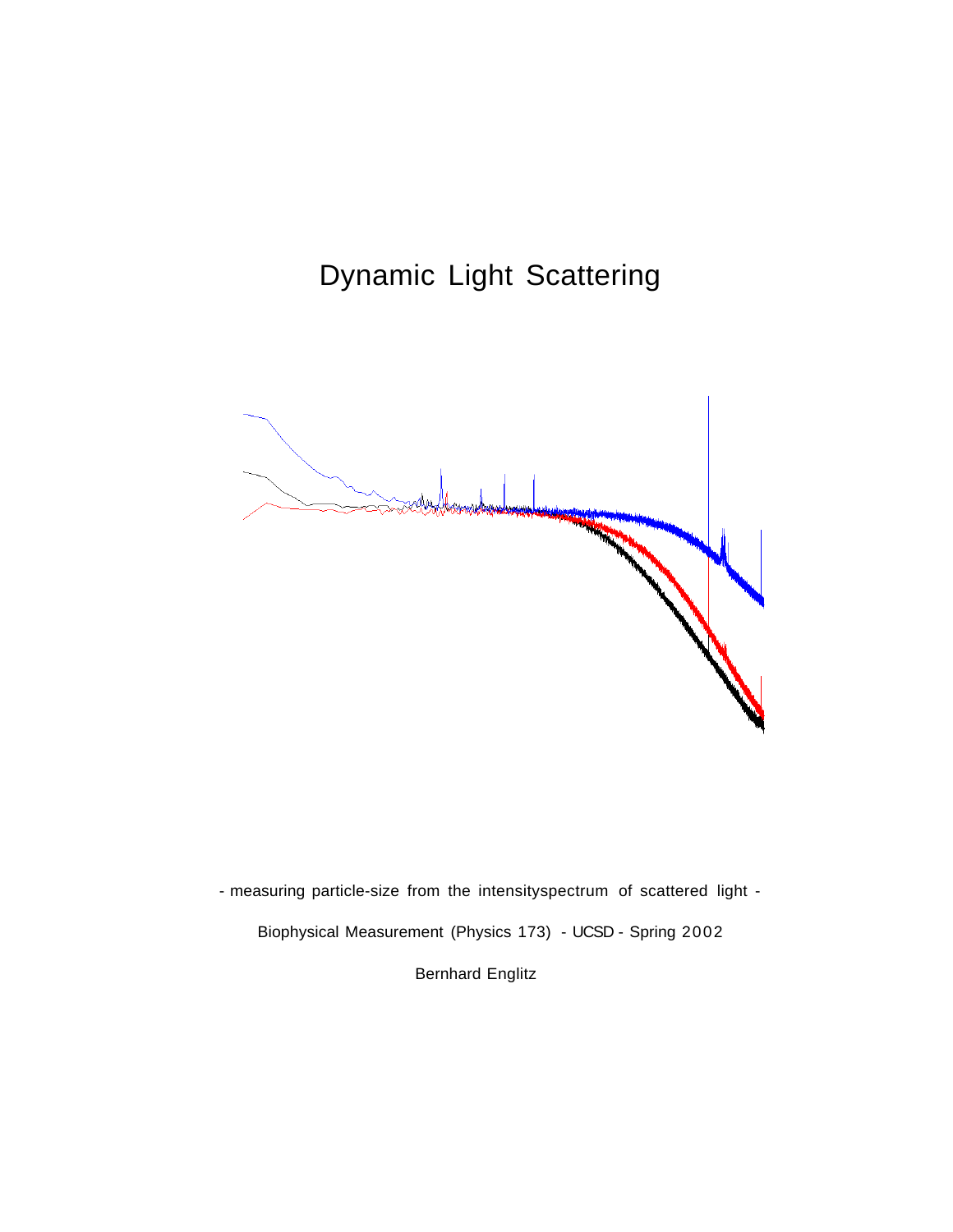Table of Contents:

| $\mathbf{1}$ |  | 2              |
|--------------|--|----------------|
| 2            |  | 2              |
| 2.1          |  | 2              |
| 2.2          |  | 3              |
| 2.3          |  | 4              |
| 3            |  | 8              |
| 3.1          |  | 8              |
| 3.2          |  | 9              |
| 3.3          |  | 1 <sub>0</sub> |
| 3.4          |  | 10             |
| 3.5          |  | 11             |
|              |  | 12             |
|              |  | 12             |
|              |  | 13             |

# List of Figures:

| $\overline{1}$ |    |
|----------------|----|
| 2              |    |
| 3              | 5  |
| $\overline{4}$ | 6  |
| -5             |    |
| 6              |    |
| 7              | 9  |
| 8              | 10 |
| -9             | 11 |
| 1 O            | 12 |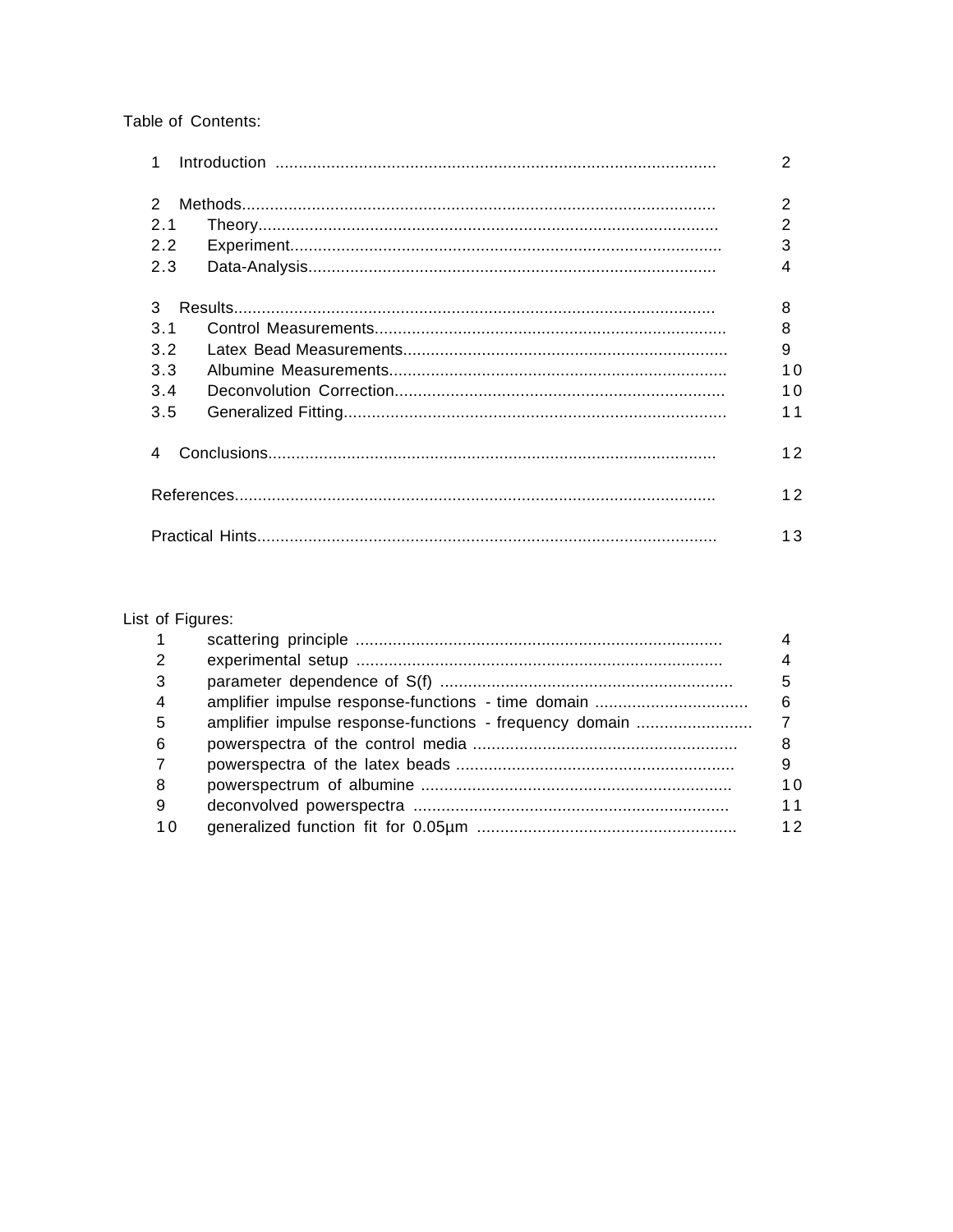#### 1 Introduction

Already in the 1960s it had been recognized that the innocent seeming assumption of a brownian process as the underlying process for a solution of scattering particles can be used to estimate the size of the scattering particles to an impressively high degree of accuracy [2,1]. The theoretical grounds have been worked out for both the case of isotropic and the nonisotropic scattering targets and thus the inexpensive experimental setup seems to be well suited for a whole range of measurement tasks, where homogenous solutions of particles in the range of a few to hundreds of nanometers need to be characterized.

In the present study we merely reproduce the known results for latex-spheres of known size and the protein albumine and attempt to correct our results for changes introduced by the measurement apparatus by deconvolving with the measured transfer-function.

#### 2 Methods

## 2.1 Theory

The following introduction to the theory underlying this experiment is superficial in the sense that it only highlights the main ideas and assumptions, but refers the reader to the complete and very understandable treatment in the original experimental works [1,2] and the further theoretical treatises referenced therein.

Based on the assumption that particles in aqueous solution undergo diffusive motion as described by a threedimensional brownian motion, the powerspectrum of the intensity of the light scattered by this solution can be linked to the probability density function (pdf) of the brownian process, given as

$$
P(r,t | 0,0) = (4pDt)^{-3/2} \exp(-r^2/4Dt), \qquad (1)
$$

Since this function only depends on D, the diffusion constant of the system, this allows to obtain a value for D, if the pdf can be measured. Luckily the diameter of the scattering particles can simply be computed from D and other known quantities via

 $D = k<sub>B</sub>T/6pha$ , (2).

This link between the pdf and the powerspectrum is a consequence of the translation of relative motion of the scattering particles into phase differences of the scattered light (see Fig.1). Thus spatial correlations are translated into phasecorrelations, which is manifested in the usage of the Wiener-Khintchine-Theorem, relating the powerspectrum to the autocorrelation of a process. Yet, phasecorrelations lead to fluctuations in the intensity of the focussed light at a detector and thus the measured quantity. Analyzing the intensity powerspectrum we can then compare the experimentally measured to the theoretically expected spectrum, namely a lorentzian line S(f) (see Eq. ).

For the following discussion it is helpful to define the "roll-off point" of the powerspectrum, which is given by the intersection of a linear (constant) fit to the lowfrequency portion of S(f) and the linear fit to the high-frequency decrease (for illustration see Fig.3c). This definition is important since the quality of the fit depends mainly on how well the two fits can be tied and thus the roll-off point can be localized (also compare Fig.3a and b).

Consequently the minimally measurable diameter of the scattering particles corresponds to the roll-off point at the highest frequency which can be well defined. As we will see later this is further complicated by possibly different spectral shapes for different scattering particles as well as the noise-floor and by the transfer-function intrinsic to the measurement system.

As often in Physics theory and experimentinteract beautifully, where on the one side an extended theoretical derivation leads to a measurable prediction, which on the other hand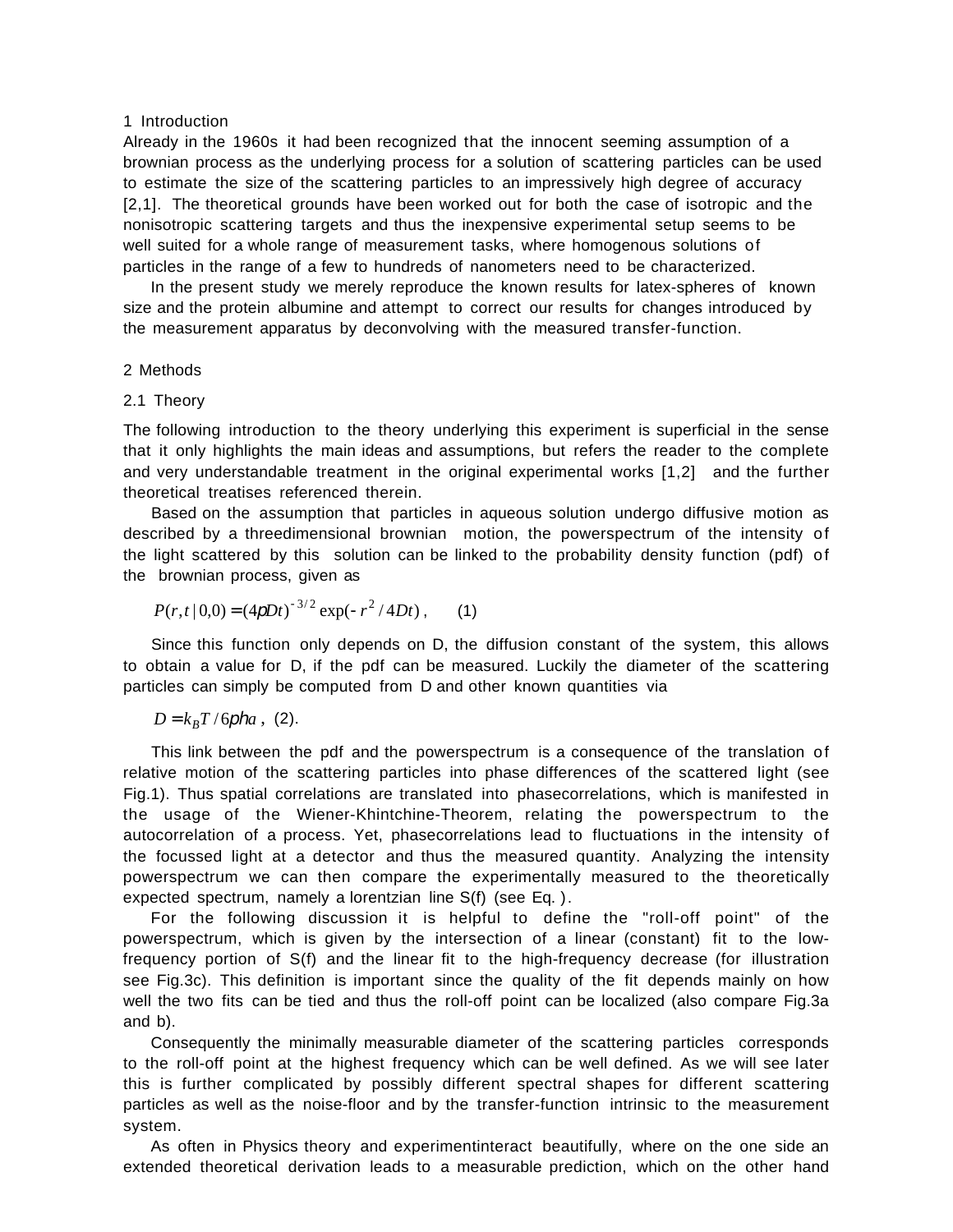

#### 2.2 Experiment

As in almost every scattering experiment a coherent light source (HeNe Laser,  $I = 632nm$ ) provides the light, which is then passed through a converging lens onto the scattering particles (Fig. 2). At a variable angle q another converging lens collects the light scattered around the q and focusses it on the collecting tube of a Photo Multiplier Tube (PMT). The PMT is powered by a powersupply, which controls the amplification of its output signal.

During different experiments, either an aperture or no aperture in front of the PMT was used, which however only amounted to scaling effects in intensity, a consequence of the obstruction of light in cases in which the aperture is present. Most experiments were conducted without an aperture, since it is hard to position the aperture directly in front of the actual tube of the PMT and still have the tube in the focal plane of the second converging lens.

For determination of the response-function of the system a light pulse (see Data Analysis for reasoning) was sent through the measurement apparatus. Using a "third hand" a red LED was positioned in the focal plane of the converging lens in front of the PMT.

Four variables determine the amplification and filter-characteristics of the measurement apparatus, composed of the PMT and the amplifier. The following list provides the location and range of the parameters:

- (i) amplifier gain g (std-value: e9), range: [e4,...,e11];
- (ii) amplifier suppression, (std-value: e-7A), range: [e-10,...,e-3]A;
- (iii) amplifier rise-time  $t_{rise}$  (std-value: 0.01ms)  $[0.01, 0.03, 0.1, 0.3, \ldots, 300]$ ms;
- (iv) PMT-Voltage Supply (std-value: 500V) [0-2500]V;

The actual parameter value for the rise-time used in the recordings are indicated in the figures, which display the results from the respective recordings. All shown recording were done at the indicated standard-values unless indicated otherwise.

The theory is the distribution of the first of the distribution of the distribution of  $\mathcal{A}$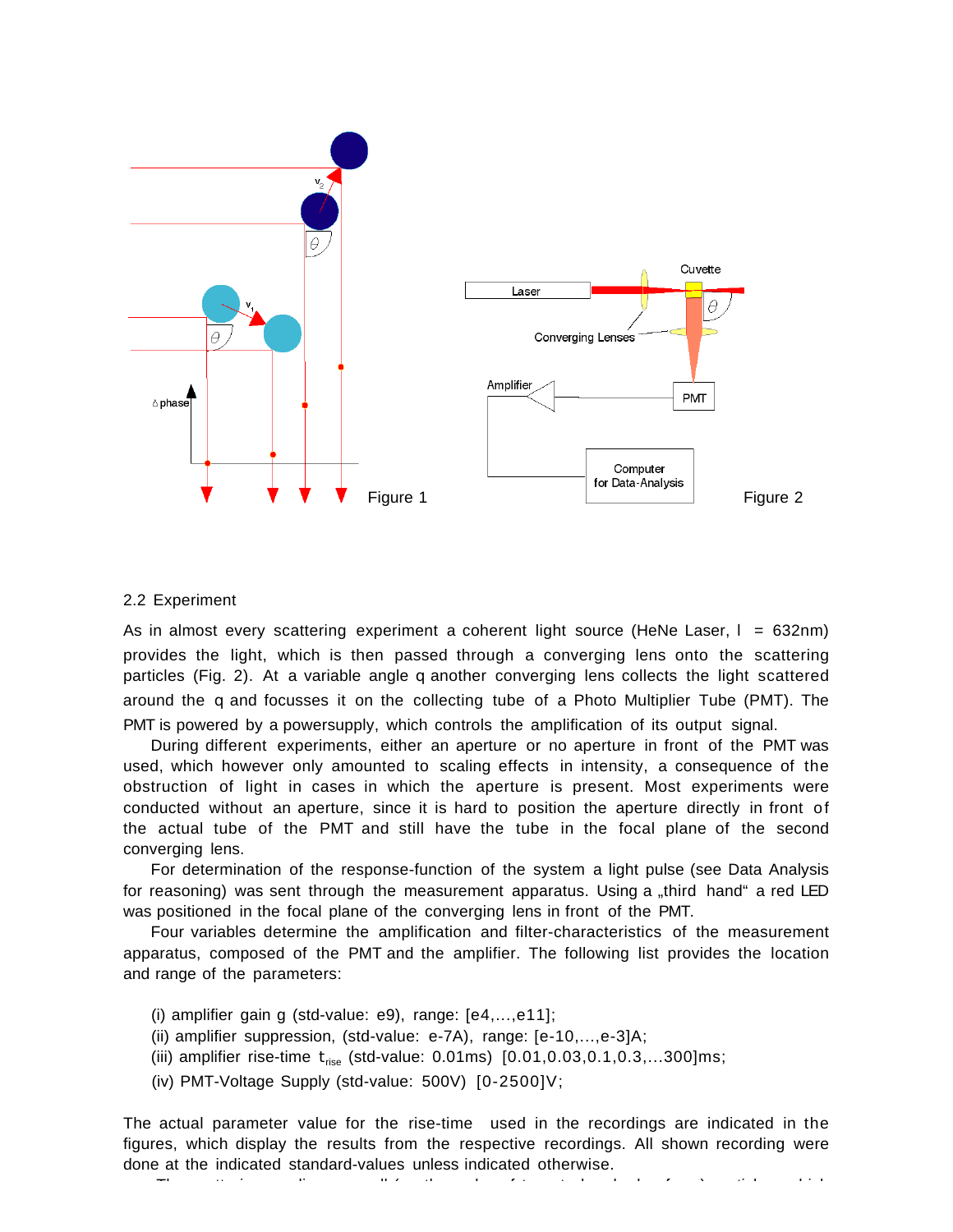



rinsed carefully with the solvent before the particle-containing solution was added and finally sealed with regular scotch tape. We did not find differing results if the experiment were conducted directly after or days after the preparation of the solution.

In this study we used on the one hand control media to assess control conditions: (a) distilled water (which was used to dilute the latex beads); (b) frog ringer (saline) (which was used to dissolve the albumine); (c) air, to assess the difference to water. And on the other hand several solutions were prepared : (a) latex silicon beads of three different, known sizes  $(500nm,50nm,20nm)$  and at different concentrations  $(50\mu L, 100\mu L, 400\mu I/mL$  H<sub>2</sub>O) were used to calibrate the measurement system, see data-sheet at [3] for detailed information. ; (b) the protein albumine in two different concentrations (4 and 12 spatula of dried, pure albumine/10mL frog ringer).

Measurements were only reliable for reasonably high concentrations of the beads. This proved to be problematic for the highly dyed beads (especially 500nm), since their obstruction of the direct laser light and the scattered light lead to irreparable changes of the powerspectrum. The measurements depended highly on the exacly perpendicular orientation of the cuvette with respect to the laser and the PMT

The data was collected using a National Instruments NI-DAQ board, via an analog voltage-input, whose input range was [-10V,10V]. A simple data-aquisition interface wired in LabView 6.1 (National Instruments) was used to read raw data sequences (duration of 1s, recorded at 60kHz, repeated 600 times) from the NI-DAQ board, subtract the individual average and write it to binary-files, readable under Matlab (The Mathworks). Recording for 1s only was a precaution against non-stationarities in the data, which would have manifested in a frequency-range below one hertz, which were of little interest for our study.

The whole apparatus was elevated on a six tennis-balls to reduce the effects of vibrational disturbance. During recording a blackened, metal cover prevented stray light from interfering with the collection of the scattered light by covering the whole setup. A Tektronix TDS210 Oscilloscope was used to monitor voltages during data-aquiry.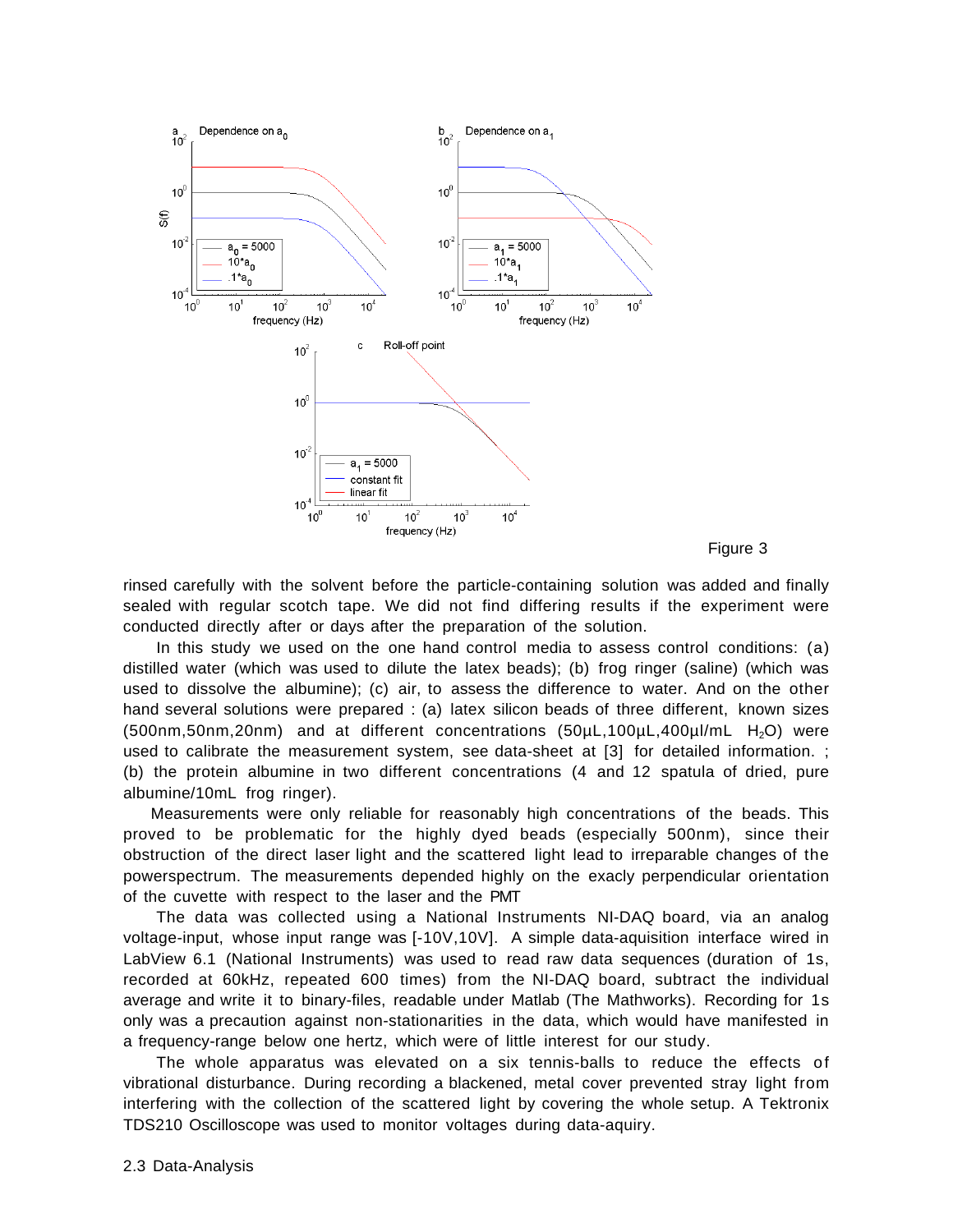Next the amplified Voltage datasets (see individual.vi for details) from the PMT were imported into Matlab for further processing. Powerspectra were computed by fouriertransforming each dataset, averaging the complex frequency-spectra and multiplying the result by its conjugate. The results were validated with an approximation method (psd.m, part of the signal processing toolbox) and powerspectra obtained from the standard Labview routine (PSD.vi).

Determining the radius of the scattering particles was a two step process. First the analytically derived functional form of the lorentzian line

$$
S(f) = a_0 \frac{a_1}{(2pf)^2 + a_1^2} \quad , \tag{3}
$$

with the two free parameters  $a_0$  and  $a_1$  was fit to the powerspectrum. In Matlab a semiguided fitting procedure was chosen, which consisted of first finding the correct range of the two parameters and then using the non-linear minimization function fminsearch.m to minimize the euclidean distance between the data-set and the lorentzian line. The quality of the fit was accessed visually and compared with the more automated fitting procedure used in Origin 7.0. Important to notice here is that  $a_0$  enters linearly, thus only performs a scaling of the function in the range, which translates to a shift in a logarithmic representation of the range (also compare to [1] Eq.3, where the powerspectrum is only proportional to the functional expression.), and does therefore not influence the shape of the function. Although  $a_1$  enters nonlinearly into the function, its effect in the loglog scaled plot can approximately be described as a shift along the frequency axis, accompanied by a rather small change in the roll-off behavior (Fig. 3 illustrates the changes  $S(f)$  undergoes as  $a_0$  and  $a_1$  are varied separately. Joint variation is simply the composition of the individual variations). The possibility to fit the whole function is advantagous compared to the limited method used by [1], since it takes more datapoints into account than simply measuring  $f_{1/2}$ (the frequency, where half-maximal-height is reached) does and therefore allows to assess the quality of the fit to the experimentally measuered powerspectrum. This turned out to be of significance since e.g. the powerspectrum of the protein albumine does not follow the shape of a lorentzian line (but note, that Dubin et al. were able to get approximate size estimates for albumin and seemed to observe ).

Second, the radius was derived as a function of the fitted parameter  $a_1$  and other known quantities, which then takes the form

$$
K = \frac{4pn}{l} \sin(\frac{q}{2})
$$
  

$$
a = \frac{2k_BTK^2}{6pha_1}
$$
 (4)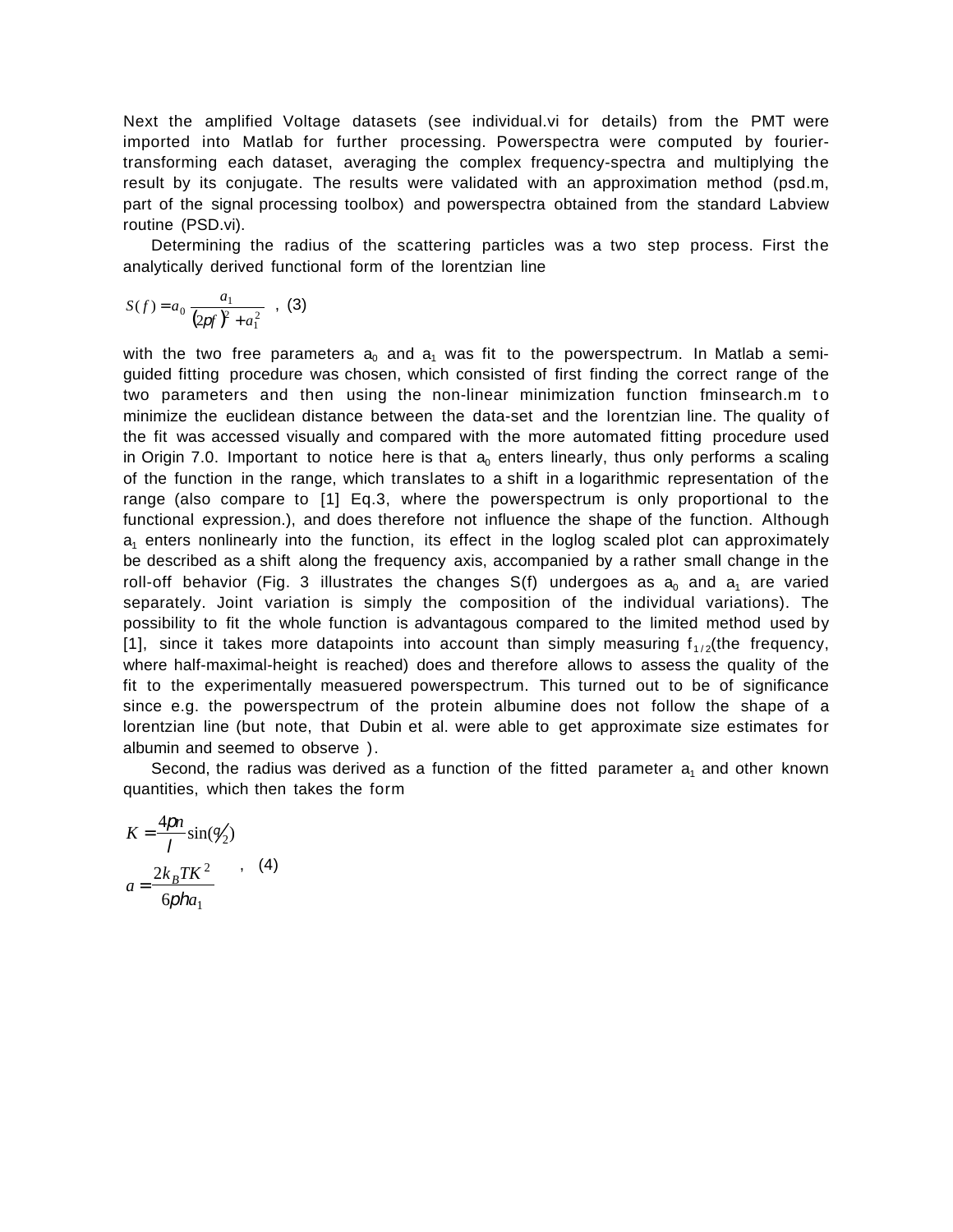



where T is the temperature in Kelvin (298K),  $K_B$  is the Boltzman constant (1.381e-23 J/K), lambda the wavelength of the laser light (632nm), n the index of refraction of the beads (1.6 see [3], which was also used for albumine, since no other value was available), h the viscosity of the medium (1e-4 kg/sm), and q the angle of scattering (90°).

Data-processing in Origin had the caveat that the powerspectra computed by Labview have inacceptably coarse resolution for high frequencies, which due to the amplifiers filtering properties and the shape of the lorentzian line occur at very low amplitudes.

Although the recording resolution of 60kHz would have permitted to resolve the frequency spectrum up to the Nyquist limit of 30kHz, only the first 25kHz are shown due t o an unidentified, strong noise-source around 26kHz, which contaminated fitting and visual display. Double logarithmic (loglog) scaling of the axes was chosen, since the shape of the lorentzian line leads to an expected inital constant part and a second exponentially decreasing part, which becomes a linear decrease in the loglog plot. These features allow quick judgement of the quality of the fit and meaningful comparison between frequencyspectra of different experimental conditions (see Fig. 3c).

Although the powerspectra resembled the general shape of a lorentzian line, the quadratic decay, dominant at higher frequencies, was for higher amplifier rise-times systematically steeper than expected. One possible reason to account for such a deviation are the frequency-filtering characteristics of the data-detection and preprocessing stage, namely the PMT and the amplifier. Assuming that these form a linear system, their characteristic impulse-response is convolved with the signal. In order to be able to reverse this operation by socalled deconvolution, the impulse-function of the system needed to be measured. We did so by feeding a very brief pulse (on the order of 50ns) of light, emitted by a red photodiode, into the system and collected the response-waveform at its output at a resolution of 1MHz. By embedding this response-waveform in a vector of one million zeros and computing its powerspectrum, we obtained the frequency-dependent amplification properties of the amplifier PMT circuit which will subsequently be called the "amplifiers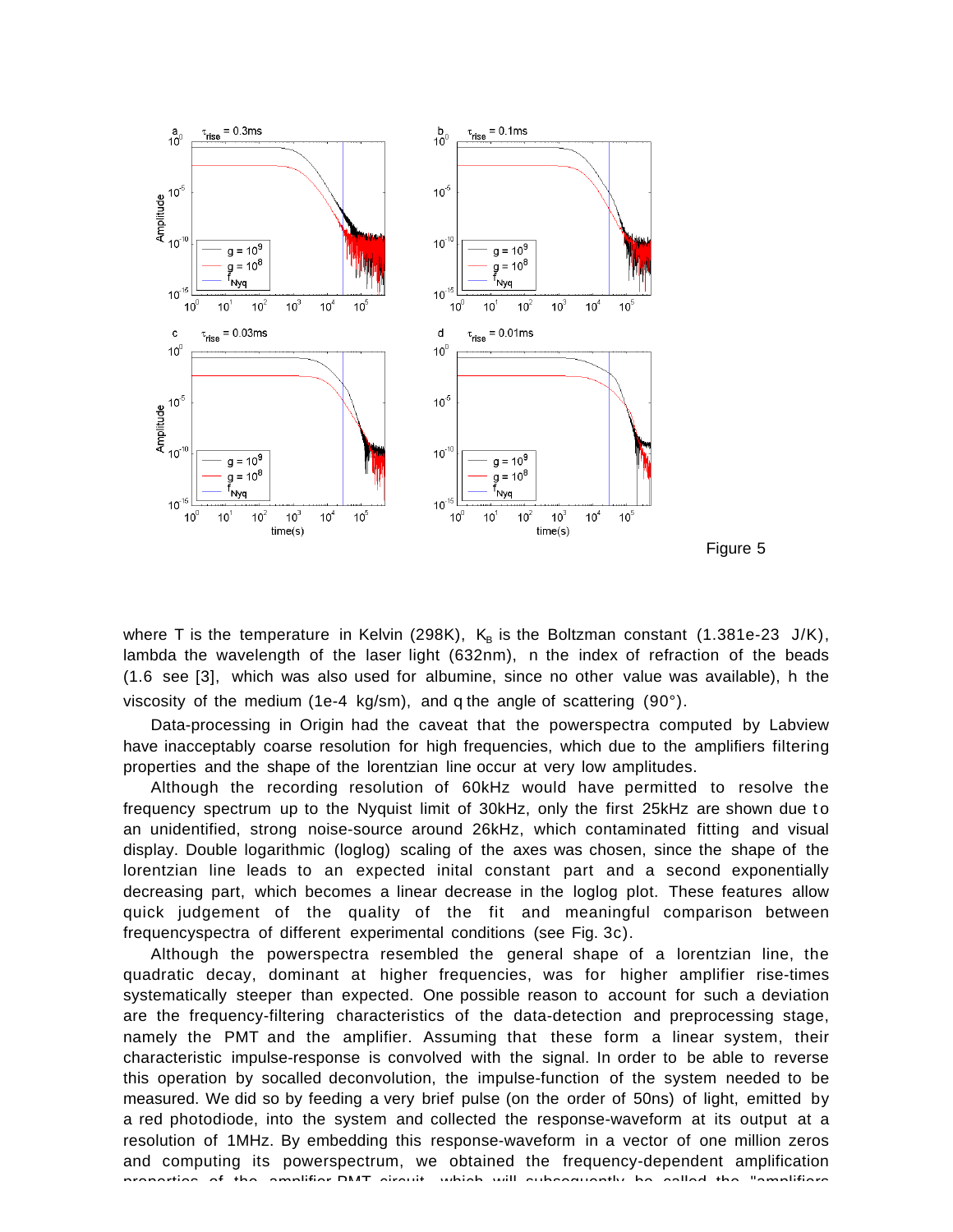



"amplifiers powerspectrum" makes visual comparison easier.). To then correct our measurements, namely to deconvolute, we divided the experimentally collected powerspectrum by the amplifiers powerspectrum. Thus more explicitely the amplitudes for each frequency-component are divided by the amplification amplitude for the respective frequency. Since only the shape was fitted, no normalization of the amplifiers powerspectrum was necessary. Performing this artihmetic operation directly on the powerspectra, rather than dividing the complex fouriercoefficients and then computing the powerspectrum is justified, since we are only interested in the powerspectra and  $|z_1/z_2|^2 = |z_1|^2/|z_2|^2$  holds for complex-numbers  $z_1$  and  $z_2$ .

Comparison of the impulse-responses for different settings of the rise-time and the gain, showed that it does not only have the expected dependence on the rise-time, but also a nonlinear dependence on the gain, which was confirmed by comparing the shapes for different values of the gain (where the impulse-responses were scaled based on the expected gain, see Fig. 4 and 5, red and black curves). We therefore took care to only use impulseresponses for powerspectrum-corrections which were recorded at the same parameter settings.

Concerning the results presented below there often is a strong dissociation between the quality of the fit and the predictive quality of the parameter-value  $a_1$  obtained from the fit. Whereas the fit often deviates substantially for higher frequencies, the lowfrequency and the roll-off region are well matched. The value obtained for  $a_1$  led in all cases, i.e. different recording conditions and probes, to good predictions for the diameter of the scattering particles. We thus conjecture that despite the aberrations introduced by the measurement apparatus and possibly deviating powerspectra, the experimental setup and the data analysis procedure constitute a reliable way to estimate the diffusion constant and thus the size of the scattering particles. It should be noted that since Dubin et al. did not use a loglog plot for assessing the quality of their fit, the deviations for high frequencies might not have surfaced during their measurements.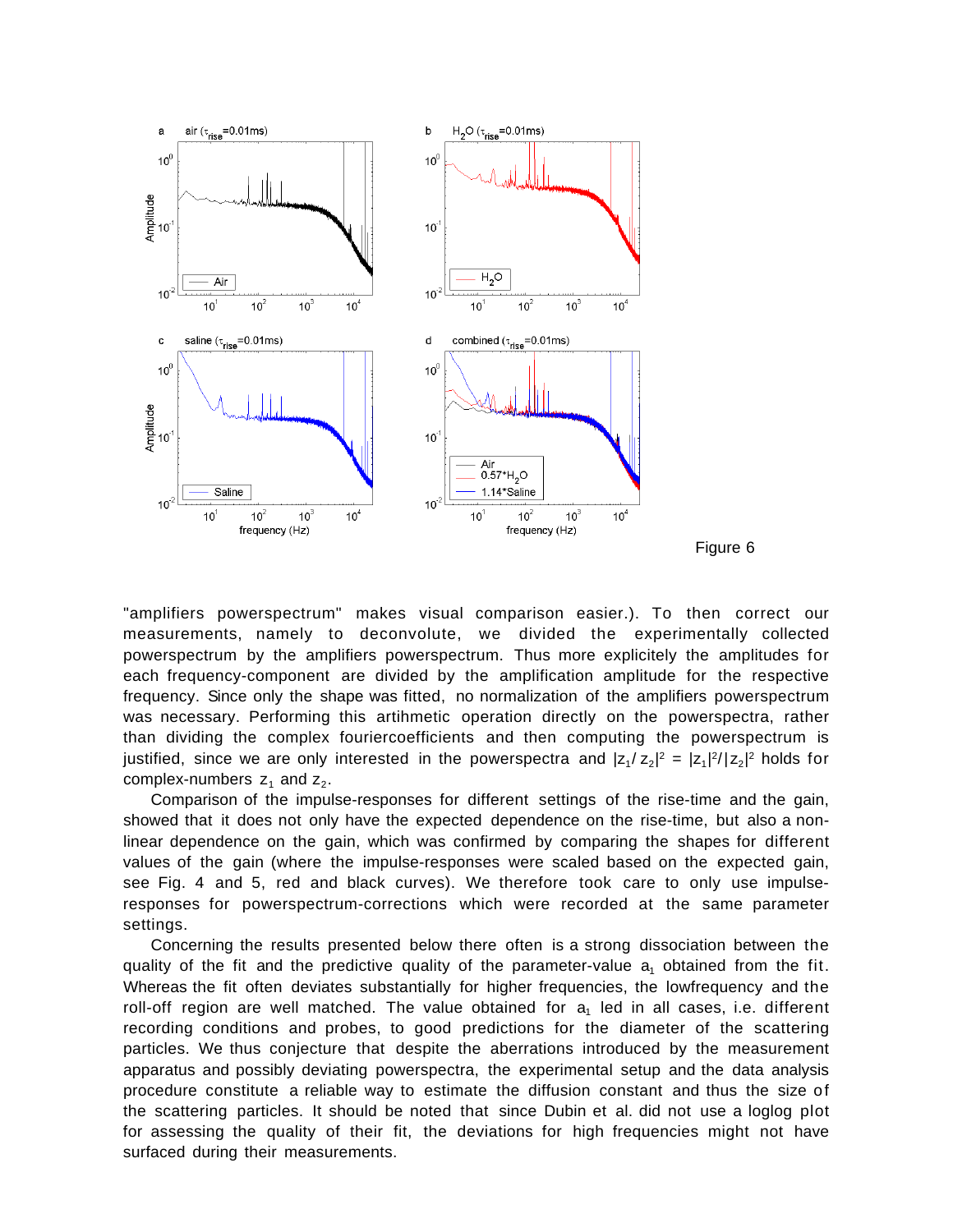### 3.1 Control Measurements

In order to be able to discern cuvette and solvent related from scattering particle related contributions to the powerspectrum three measurements were taken. First, distilled, filtered (Pore Size .22mu, Osmonics) water, the solvent for the beads, was measured, designated "H<sub>2</sub>O" in the following and in the figures (6a). Second, filtered (Pore Size .22mu, Osmonics) frog ringer solution, the solvent for albumine was measured, designated "Saline" in the following and in the figures (6b). And third an empty cuvette was measured, which should ideally not lead to any above baseline scattering. If it contains scattering originating from the cuvette, then this forms a good controls for the two solvents. It is designated "air" in the following and in the figures (6c).

Comparison of air to both solvents shows that both solvents make a low frequency contribution, which was observed under various recording conditions (Fig. 6d). In the high frequency range on the other hand they stay remarkably close, only saline shows a small positive deviation for frequencies above 10 kHz.

Please note that the spectral shapes observed are indeed very similar to the expected lorentzian line, which could lead us to conclude that scattering particles are present. However, as can be seen in Fig. 5, the amplifiers transfer-function would lead to a fairly similar shape, characterized by the low-frequency constant region, the location of the roll-off and the linearly decreasing high-frequency region. The two shapes can be discerned by the slope of the linearly decreasing portion, which equals 2 for S(f) and greater than 2.5 for the transfer-functions. See section 3.4 for a way of correcting for the frequency dependent amplification. Although the overall amplitude level should also carry some information about the presence of scattering particles (which can directly be observed by comparing e.g. Fig. 6a and Fig. 7), this information was largely ignored, due to the imprecise reproduction of measurement conditions for different scattering probes.

#### 3.2 Latex Bead Measurements

The Latex Beads constitute fairly good calibration devices, since their size and its associated standard-deviation and their index of refraction are known [3] and their shape is isotropic. Three sizes (500, 50, 20 nm) were measured.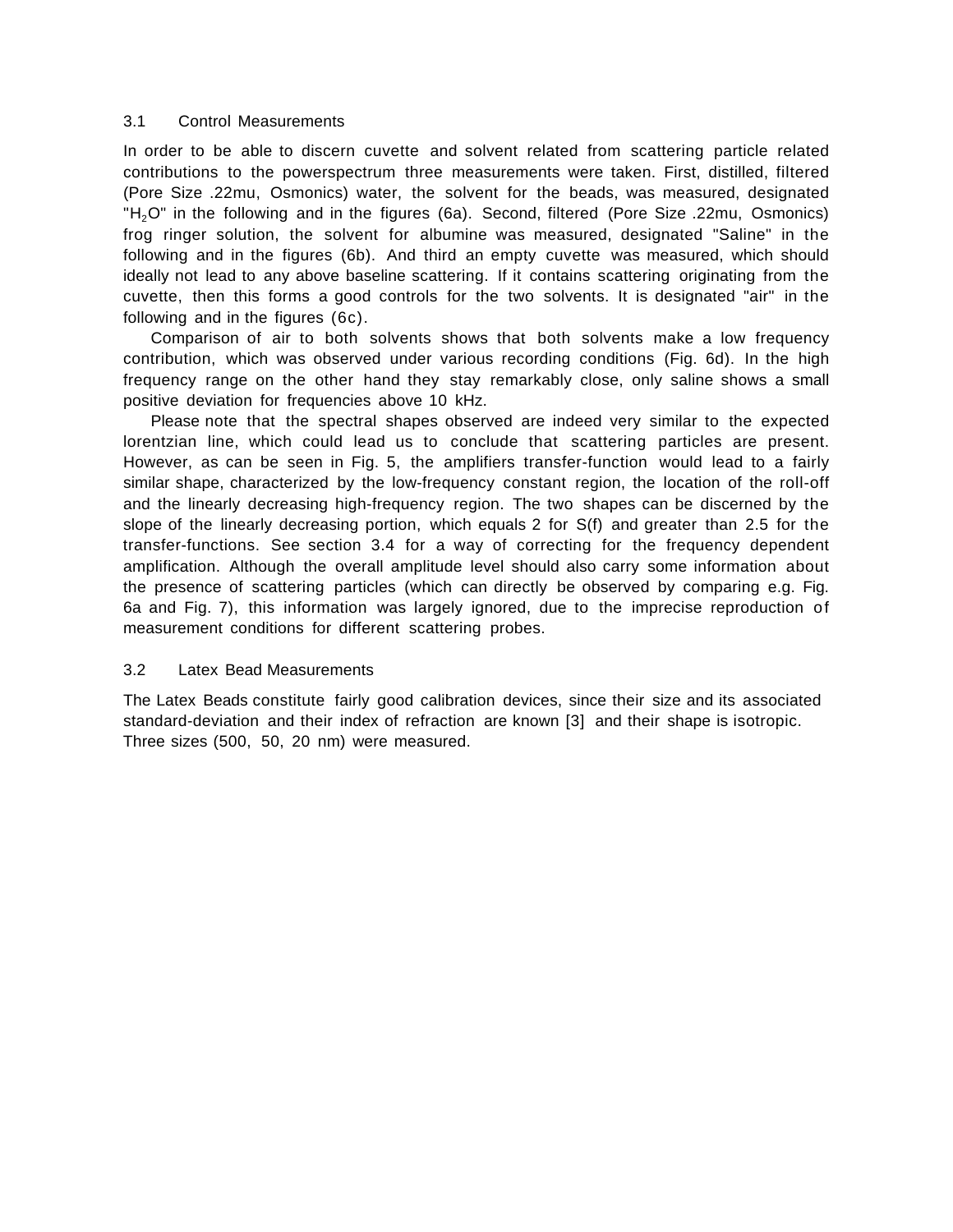



In the case of 500nm one can observe two deviations from the expected shape of S(f) (see Fig. 7a). The excess in low frequency amplitudes, which can be attributed to the solvent rather than the beads (see previous section) changes the powerspectrum in a way, which makes it hard to localize the roll-off point, required for fitting S(f). Further, after a region of almost linear decrease, another amplitude plateau is reached (2kHz -5 kHz), which then falls off with a slope of 2.5. Comparison with the  $H_2O$  control and the transfer-function suggests, that the noise plateau is reached for these high frequencies, since the expected spectrum only contains very low amplitudes in the high frequencies. The fitting attempt shown in Fig.7a leads to a size estimate of 492nm (-1.6%), which, however, is a very unreliable fit . An alternative fit, which takes the discussed contributions into account is discussed in section 3.5.

In the case of both 50nm (Fig. 7b) and 20nm (Fig. 7c) S(f) agrees with the measured spectrum over a range of approx. 16kHz. Beyond this region both measurements start to deviate slowly in the positive direction, which is to be expected since we are approaching the noise floor of the measurement circuit. The fits lead to parameter values of  $a_1$  of 7000 for the 50 nm beads and of 11500 for the 20nm beads. This corresponds to an 45.7nm (- 8.6%) and 27.8 (+39%) respectively. A comparison of the different roll-off points is shown in the  $a_0$ -scaled powerspectra, shown in Fig. 6d.

The shown measurements for 50nm and 20nm were done at a concentration of 400µL of bead-containing solution per mL of solvent, which leads to about one percent of beads per unit volume. Lower concentrations (100µL and 50µL) did not give accurate powerspectra and are thus not shown.

Generally, the excess in low frequency amplitudes interfered with the localization of the roll-off point of the powerspectrum and thus limited measurement of larger particle sizes (>300 nm). As the particle size decreased this interference became negligible and fitting was reliable. The deduced sizes are in good agreement with the actual sizes.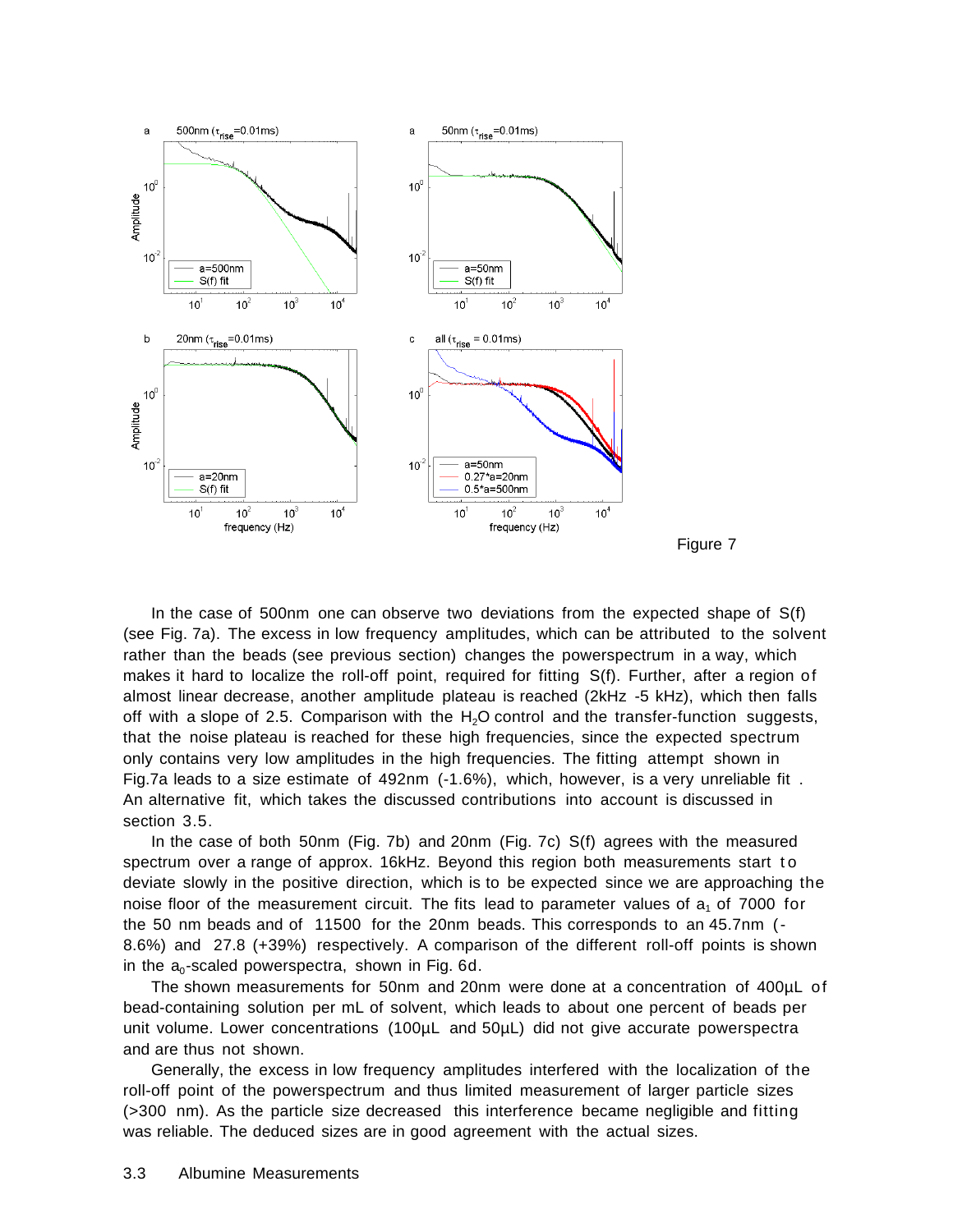



Encouraged by the results from the previous section, albumine, a ubiquitously occuring blood-transporter protein, which is nonisotropic and a factor of two to four smaller than the 20nm beads (5.97-9.70nm in two dimensions, PDB entry 10A6 [6]) was measured. The powerspectrum (Fig. 7a) shows a fairly clean lorentzian shape, which deviates in both the low- and the high -frequency region similar to the saline, its solvent. Fitting S(f) gives a values of  $a_1$ =30000, which corresponds to a diameter of 10.1nm. Although this result agrees with the expected value, a direct comparison with the powerspectrum of saline and the rolloff-properties of the transfer-function (Fig. 8b,d), reveals that this agreement is only coincidental, since albumine and saline have almost the same powerspectra and the transferfunction of the filter predicts this spectral shape for a white spectrum. This result was obtained repeatedly for two different concentrations of albumine and two different times after sample preparation. For verification the powerspectra of albumine and saline were remeasured at a slower amplifier rise-time (Fig.8c), which showed similarly close agreement. Thus we cannot draw any precise conclusions with respect to the size of albumine besides an upper limit of about 10-15nm.

A broader bandwidth of the amplifier transfer-function would overcome this problem. An alternative correction approach which makes use of the measurable amplification-properties is discussed in the next section.

#### 3.4 Deconvolution Correction

As described in the Data-Analysis section, we tried to correct for the amplifiers filtering properties by deconvoluting our measured powerspectra with the measured impulseresponse (see Fig. 4 and 5).

A beautiful illustration of the amplifiers cut-off bias is shown in Fig. 9a. After performing the correction, the powerspectrum for saline becomes almost flat, i.e. white, which we would expect for no scattering particles (Fig.9b). Saline measurements at a rise-time of 0.01ms are also shown to illustrate the progression for increasing frequency bandwidth (where the corrected results should theoretically have infinite bandwidth). Although we could interpret this correction to be successful, we have to point out that applying the same correction to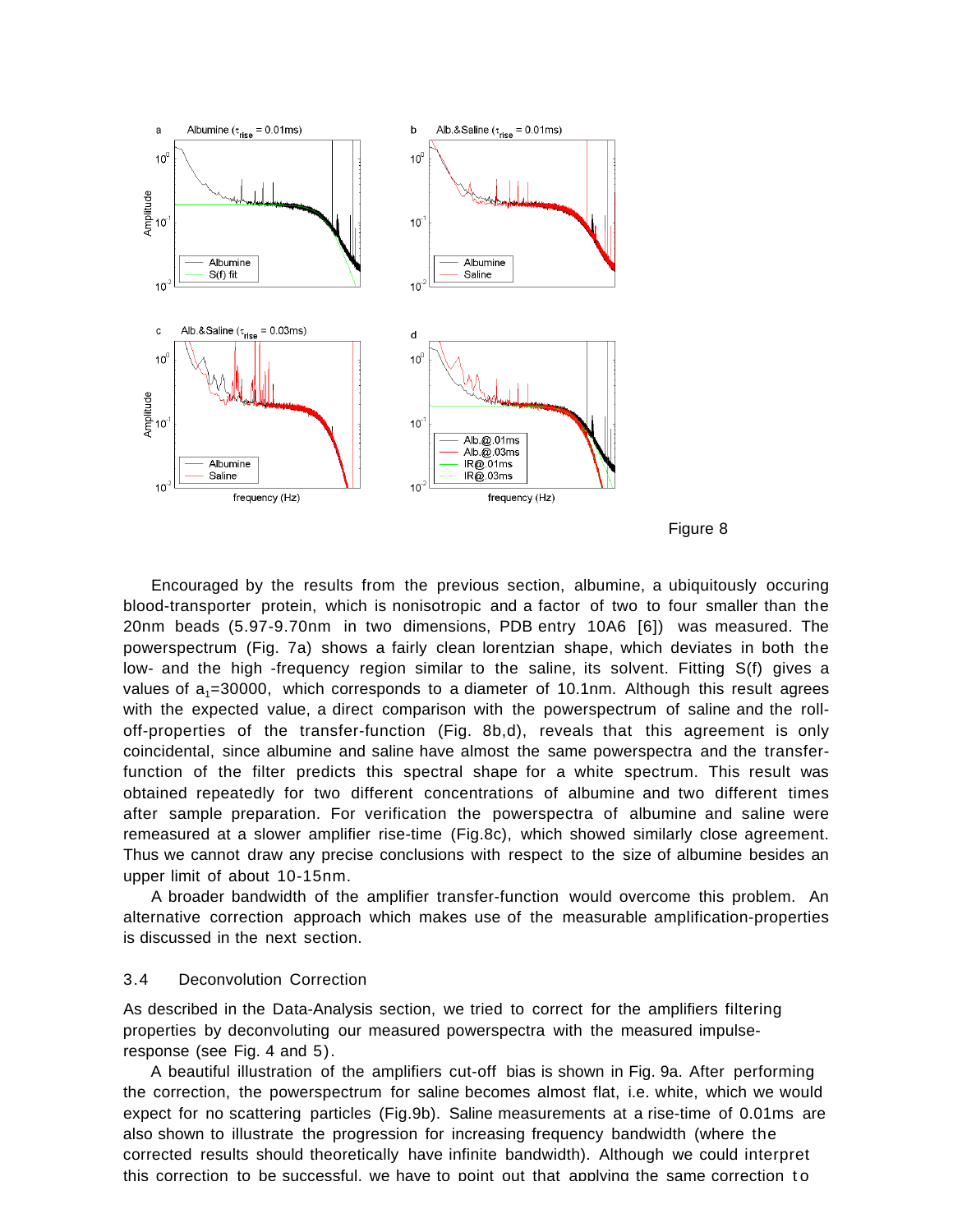



These corrections are shown in 8c and d for different  $t_{\text{rise}}$ , where the original powerspectrum can be used as a benchmark for the deviation. If we believe the correction, we would have to question, whether the powerspectrum of the beads is actually lorentzian, since the highfrequency decay is less than quadratic (1/fk, where k<2). Yet, the final upslope of the corrected spectra can be interpreted, that we are approaching the noise-floor of the system. To take these and other deviations into account a generalized fitting function could be used which is closer to the experimental reality than the theoretical idealization, which is addressed in the next section.

#### 3.5 Generalized Function for extended Fitting

In understanding experimental results by fitting theoretically derived expressions we are confined by the free parameters in the expression. To quantitatively characterize the observed deviations, we can generalize the known expression to 'explain' a greater range of phenomena. Obviously, these generalizsations remain of little explanatory value, if they cannot be tied to control results or further theoretically motivated investigation. The following generalizations take the route of using phenomena observed in control data to obtain a more flexible and better fitting expression.

The first accounts for the low-frequency contribution in both the solvents by introducing an additional additive  $a_3/f^2$  term, which could be brought to close agreement with many experimental data-sets.

The second accounts for the noise-floor contribution to the measured spectra by adding a scaled version of the amplifier powerspectrum to S(f). This is based on the assumption that the initally white noise-floor is cut-off by the amplifier powerspectrum similarly to the signal. In the uncorrected case, the white noise thus takes the same shape as the amplifier powerspectrum. In the experimentally collected spectra this will only be visible if their highfrequency amplitudes decrease sufficiently fast. Thus for the 500nm case, we see an obvious contribution (Fig 10) whereas in the other three cases it is covered by the interaction of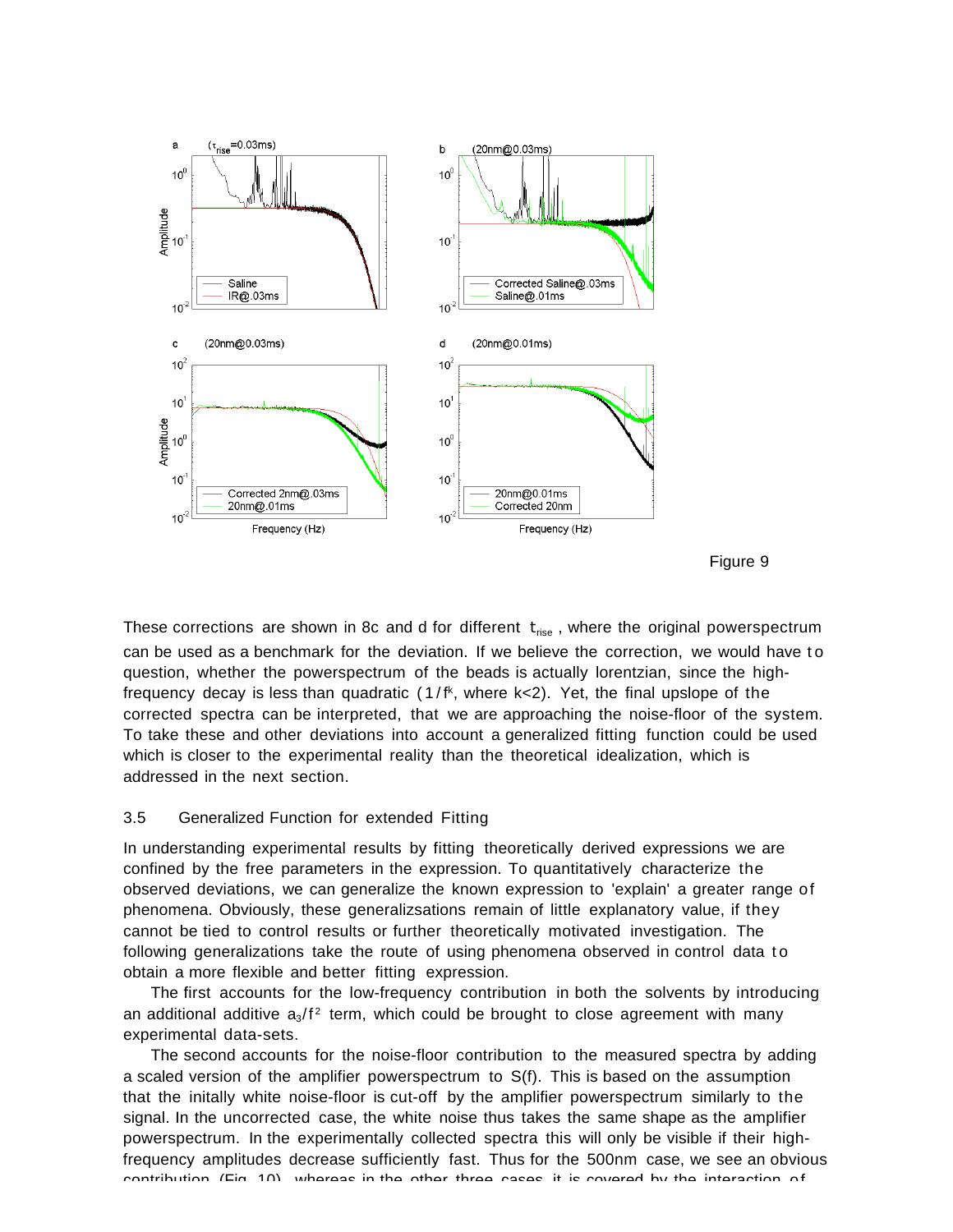Initially we experimented with a third parameter, which would have changed the exponent on f in S(f) and thus yields an altered high-frequency slope in the loglog-scaled plots. However, although this parameter can account for some of the changed slopes of the powerspectra, it is not well motivated and questions the underlying theory. We found that similar corrections could be achieved by the second correction, which is more firmly grounded in the basic noise properties of the system.

The generalized Lorentzian Line S(f) can be written as follows

$$
\hat{S}(f) = a_0 \frac{a_1}{\left(\frac{2pt}{f} + a_1^2\right)} + C(f) + S_N(f),
$$
  

$$
C(f) = \frac{a_2}{f^2}.
$$
 (5)

# **Conclusions**

The estimation of the diameter of the scattering particles was possible to a good degree of accuracy for the diameters tested in this study. By comparing the results of the albumine in with the control cases and the roll-off point of the amplifier transfer-function we have to conclude, that with respect to our measuring setup, we have reached the lower bound of measuring accuracy. Obviously, this does not constitute a principal limitation, since amplifiers with a greater uniform amplification bandwidth exist.

Since size-contaminations of the latex-beads could lead to the high-frequency contributions observed for some measurements, a follow-up to this study could look at mixtures of beads and at the same time use electronmicroscopy to verify the actual size of the beads. Sums of lorentzian lines, possibly corrected for spectral deviations, would then be used to fit the experimentally observed powerspectra.

A possible future direction of this experimental method is the measurement of biological, isotropic macromolecules, e.g. Vesicles, sperical Viruses, bucky-balls etc., where the emphasis lies on isotropic, in order to guarantee a lorentzian shape of the powerspectrum. Such an approach could link functional states (e.g. docked versus released synaptic vesicles), to their characteristic powerspectra. This would, however, require an accurate estimation of the powerspectrum for fairly short stretches of data, which would consequentially not resolve the low frequency region.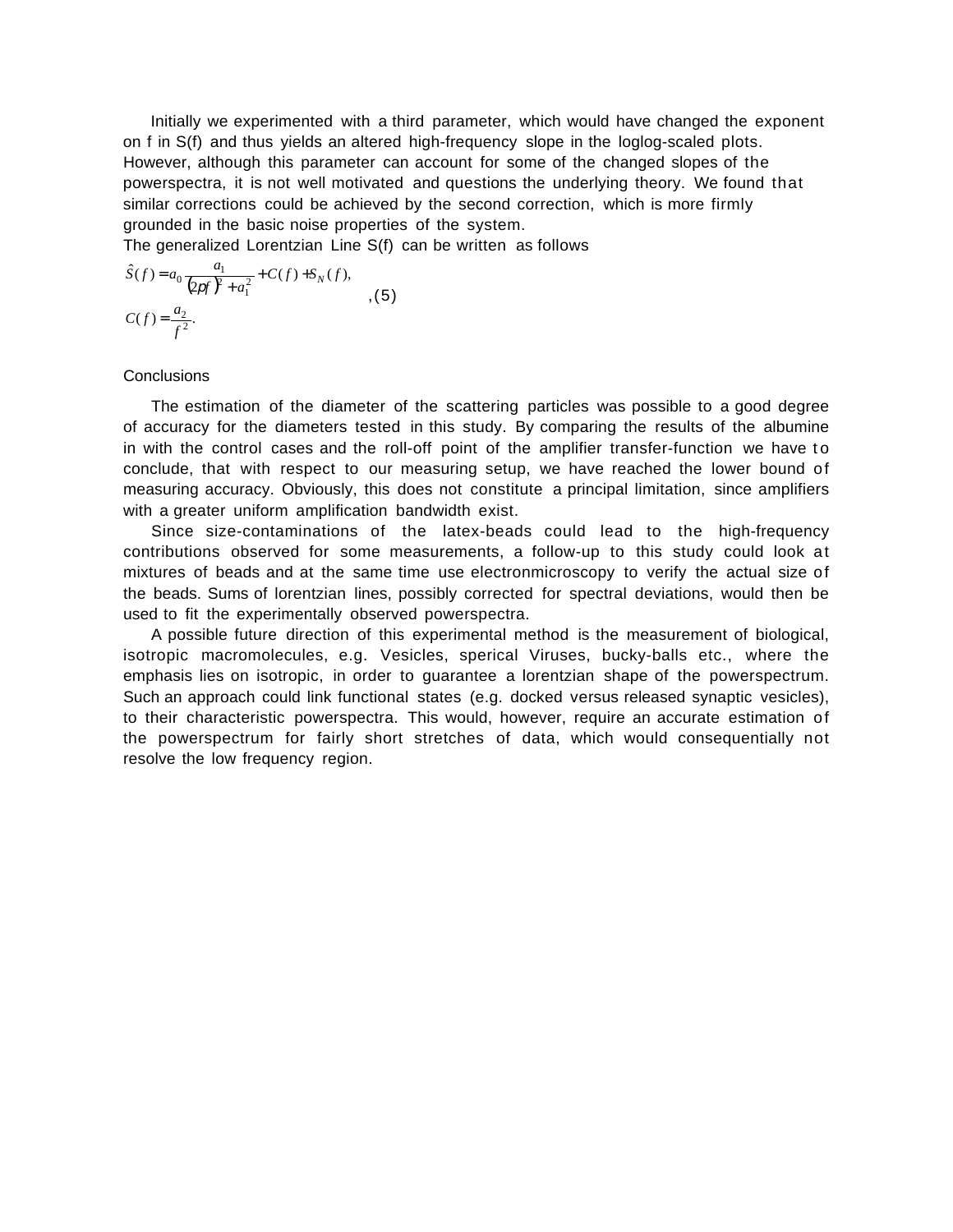

Alternatively, the individual shape of the powerspectrum might contain more information than just the diameter of the particle, e.g. the ratio of diameters could manifest itself in the powerspectrum. A generalized, quadratically decaying lorentzian line with additional parameters to control the low- and highfrequency behavior could then be used to extract these characteristics. Such a theory should be preceeded by a theoretically motivated hypothesis or a large-scale experimental study.

References:

- [1] Clark NA, Lunacek JH, Benedek GB, A study of brownian motion using light scattering, American Journal of Physics, 38 (5), p575-585, (1970)
- [2] Dubin SB, Lunacek JH, Benedek GB, Observation of the Spectrum of Light Scattered by Solutions of Biological Macromolecules, PNAS, 57(5), p1164-1171 (1967)
- [3] Polysciences documentation of the Latex-spheres: www.polysciences.com
- [4] Hecht E, Optics, Addison-Wesley, New York, 2001
- [5] Matlab Function Index: www.mathwork.com
- [6] Protein Data Bank: www.rcsb.org/pdb/